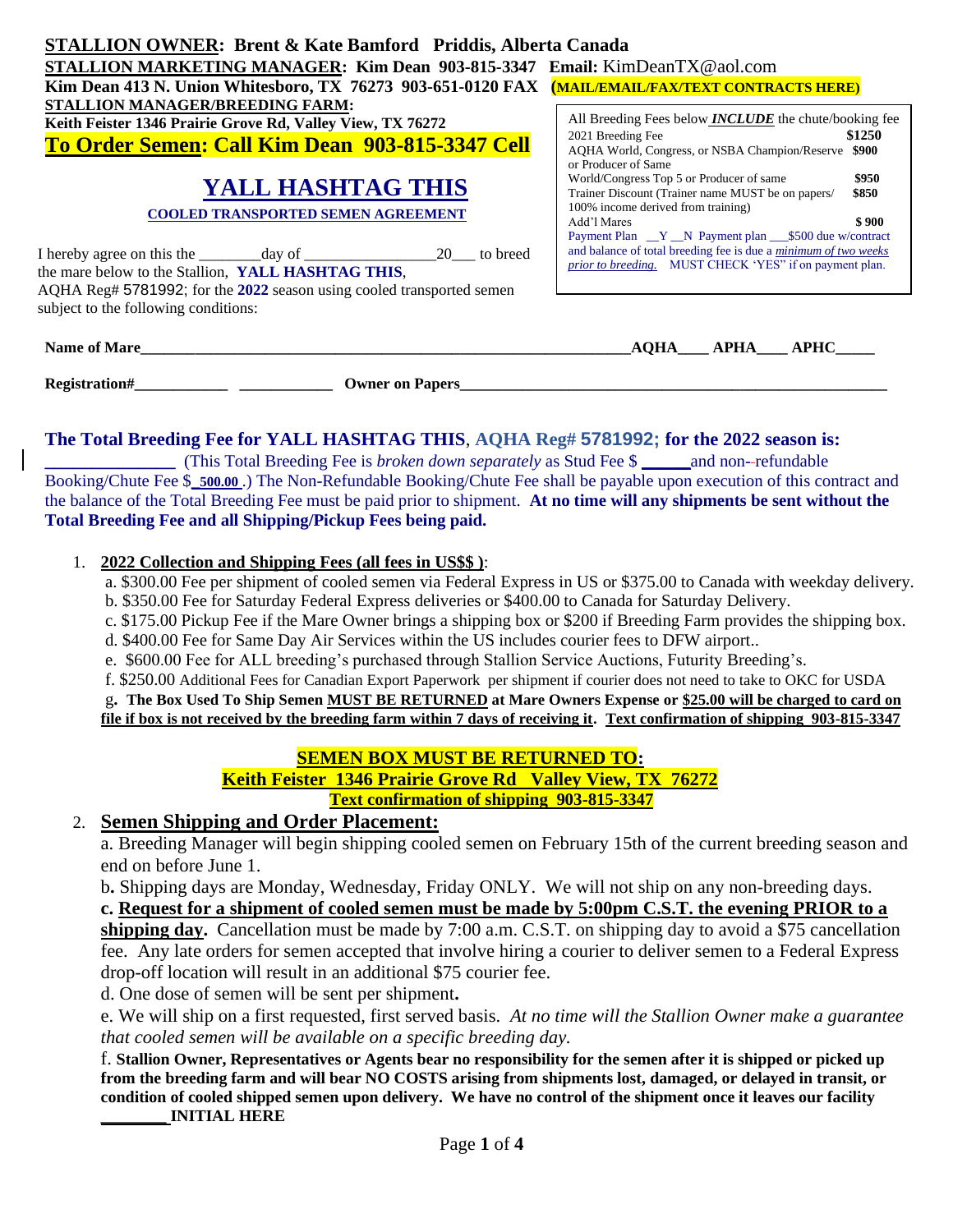# **CALL KIM DEAN to place an order for a shipment 903-815-3347**.

3. **Cooled Semen Disclaimer***:* Semen is shipped on a first call, first serve basis with on farm mares receiving first priority. Please remember that a cooled semen contract does not guarantee semen will be available. Stallion Owner and agents make no representation or warranties, expressed or implied, regarding the cooled semen delivered under this agreement, including without limitation, representations, or warranties that the cooled semen will safely reach the insemination point without losing its integrity, quality, or other characteristics

### 4. **Live Foal Guarantee:**

a. A Live Foal Guarantee will apply for the following breeding year only to those mares that conceive and carry a pregnancy at least sixty (60) days from insemination (see other stipulations in contract).

b. To be eligible for a live foal guarantee, a confirmation of pregnancy must be submitted from a veterinarian in the form of a documented ultrasound picture prior to the end of current breeding season.

c. A live foal is described as a newborn foal that stands and nurses without assistance. If the foal is born dead, return privileges shall apply only if Stallion Marketing Manager is notified within seven (7) days thereof and receives a veterinarian's statement confirming death within 7 days.

d. Return re-breed privileges shall apply only to the next normal breeding period.

e. A non-refundable rebreed Chute Fee must be paid prior to any mare being re-bred**.** A substitute mare may be used at the sole discretion of the Stallion Marketing Manager or the Stallion Owner and ONLY if the original mare has died or is deemed unfit for breeding and meets the same qualifications of the original mare.

f. No refunds will be given at any time for any fees for any reason including but not limited to the stallion breeding fee, stud fee, chute fee, semen shipment fee, Canadian Import fees, etc.

- 5. **Open Mares or Rebreed Requirements**: **Stallion Owner requires and Mare Owner agrees that ANY mare that is OPEN and was bred last year or a mare that did not get in foal and is to be Re-Bred under the terms of this contract MUST have a Clean/Negative Culture emailed/text/faxed to the Stallion Marketing Manager prior to the start of breeding season; be under lights by November 30th prior to the next normal breeding season and be ready to be bred prior to the end of February of the next normal breeding season (see additional rebreed information in this contract).**
- 6. **Paint Color Guarantee** is for the following breeding season and only when all stipulations are met 1) Single papered APHA mares with *two* paint parents and 2) Carry the W20 gene and 3) With the payment of a Paint Chute Fee to be equal to exactly one-half of the current advertised Total Breeding Fee. All other rebreed guarantees as stated in this contract.
- 7. **Multiple Foals**: One Total Breeding Fee equals One Registration Application. Should more than one embryo or foal result from a breeding, ICSI procedure, Frozen Embryo or Embryo Transfer, etc., the Mare Owner must pay an additional Total Breeding Fee for EACH additional embryo within forty-five (45) days of the last breeding in order to receive a breeder's certificate for additional foals *or the offspring may not receive a breeder's certificate*. Any late notifications (past November 30 of current breeding season) will require Mare Owner to pay an additional \$250.00 late fee in order to add additional mare to the stallion breeding report.
- 8. **Cancellation of Contract**: The Live Foal Guarantee in this contract is non-transferable, non-assignable and should Mare be sold or otherwise disposed of prior to the birth of the foal, *the live foal guarantee shall be void.* No refunds will be given at any time for any fees including but not limited to the stallion breeding fee, stud fee, chute fee, semen shipment fees, Canadian Permit Fees. The parties further agree that should the Stallion die, be sold or become unfit for service for *any* reason, then this contract shall be cancelled and both parties are relieved of any further obligation hereunder except that the Mare Owner shall pay for all other expenses actually incurred including but not limited to the payment of any outstanding fees including breeding fees, shipped semen fees, board, etc. Stallion owner may choose to offer frozen semen or a breeding to another stallion *solely at their discretion* but only with the payment of an additional chute fee and/or frozen semen fee. **This breeding may never be sold**
- 9. **Breeder's Certificate** will be issued to the mare owner only after all expenses have been paid in full and upon notification of the birth of the foal. Only one Breeder's Certificate will be issued for each Total Breeding Fee paid; ICIS procedures and/or Embryo Transfers that result in two or more embryos and two or more foals born and each must have a separate Total Breeding Fee paid within forty-five (45) days of the last breeding date.
- 10. **Litigation:** The parties acknowledge that this agreement is made and performed within the County of Grayson, State of Texas. Both parties agree should any dispute or claims arise regarding this contract, the venue will be in the State Court located in Grayson County, Texas and shall be construed and enforced under the laws of the State of Texas. All objections to venue are waived. Both parties agree that at no time will any damages ever be awarded in any amount greater than the actual total breeding fee that was paid as listed on page 1 of this contract.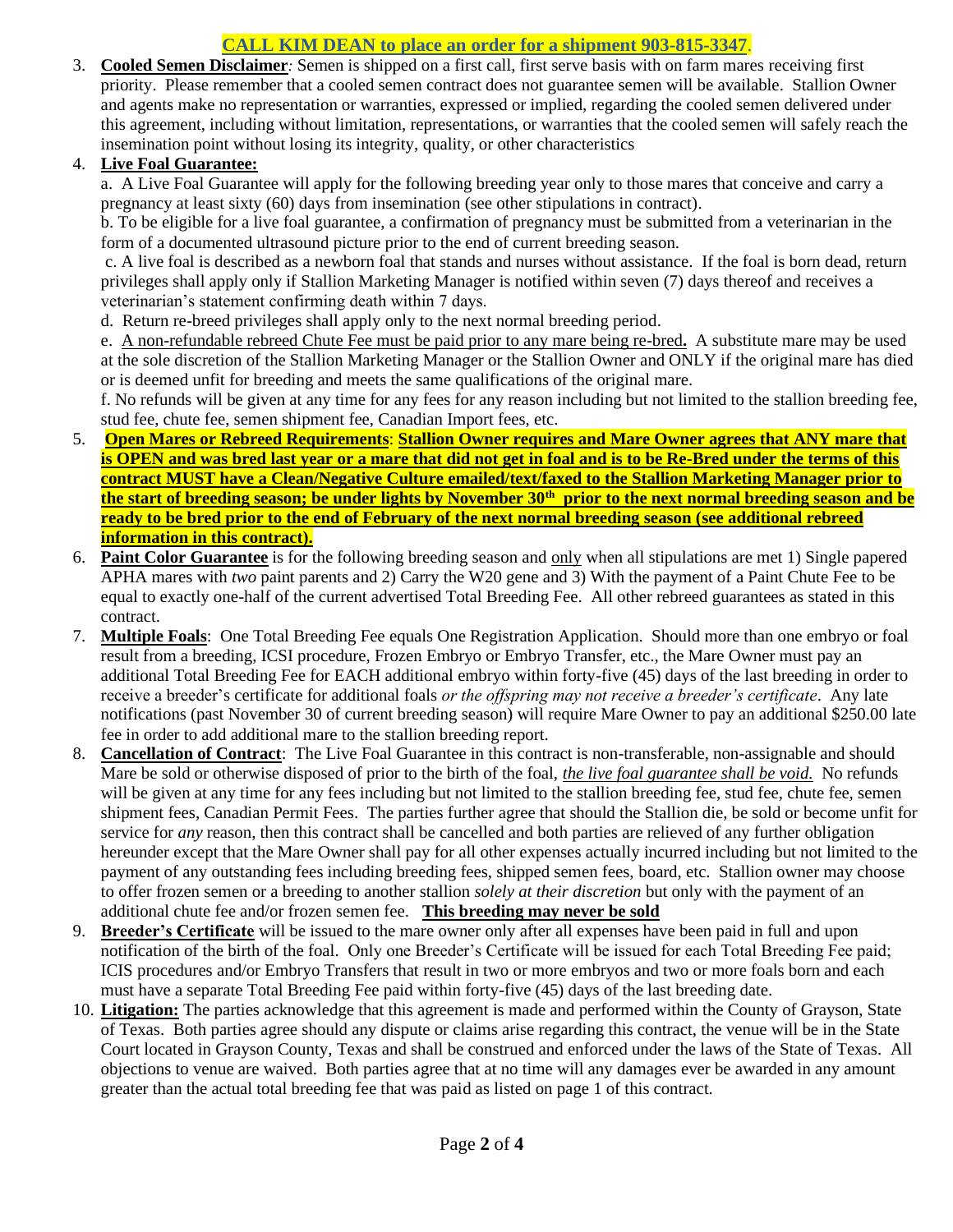- 11. **Waiver of Liability:** If any section of this agreement is declared invalid for any reason, the invalidity of that section shall not affect the validity of any other section of this agreement, and other sections shall remain in full force and effect. This contract may be executed in any number of counterparts which, taken together, shall be considered as a single contract, and may be transmitted via text, email, facsimile, etc. with signatures binding the party so signing.
- 12. **Liquidated Damages**: Should any dispute arise that is not otherwise governed or covered by a provision in this Breeding Contract, including but not limited to, a dispute alleging that Stallion Owner has breached his Breeding Contract, the parties hereby specifically agree that damages, expenses, costs and fees, including attorney's fees for such dispute, whatever the nature of the dispute, shall be limited to the actual total breeding fee that was paid as listed on page 1 of this contract.
- 13. **Contract:** When the mare owner signs and returns this contract to the Stallion Marketing Manager and the Stallion Marketing Manager signs this contract, it will then become a binding contract on both parties subject to the above terms and conditions, except by written mutual consent of the parties thereto
- 14. **Registration Papers:** A COPY OF THE REGISTRATION PAPERS (BOTH SIDES) ON THE ABOVE-NAMED MARE MUST ACCOMPANY THE SIGNED CONTRACT. Owner recorded on the Registration Papers will be recorded on the Stallion Breeding Report.
- 15. **Genetic Test:** HYPP-N/N; GBED-N/N; HERDA N/N; MH-N/N; PSSM1-N/N; MYHM N/N

**CALL KIM DEAN to place an order for a shipment 903-815-3347**.